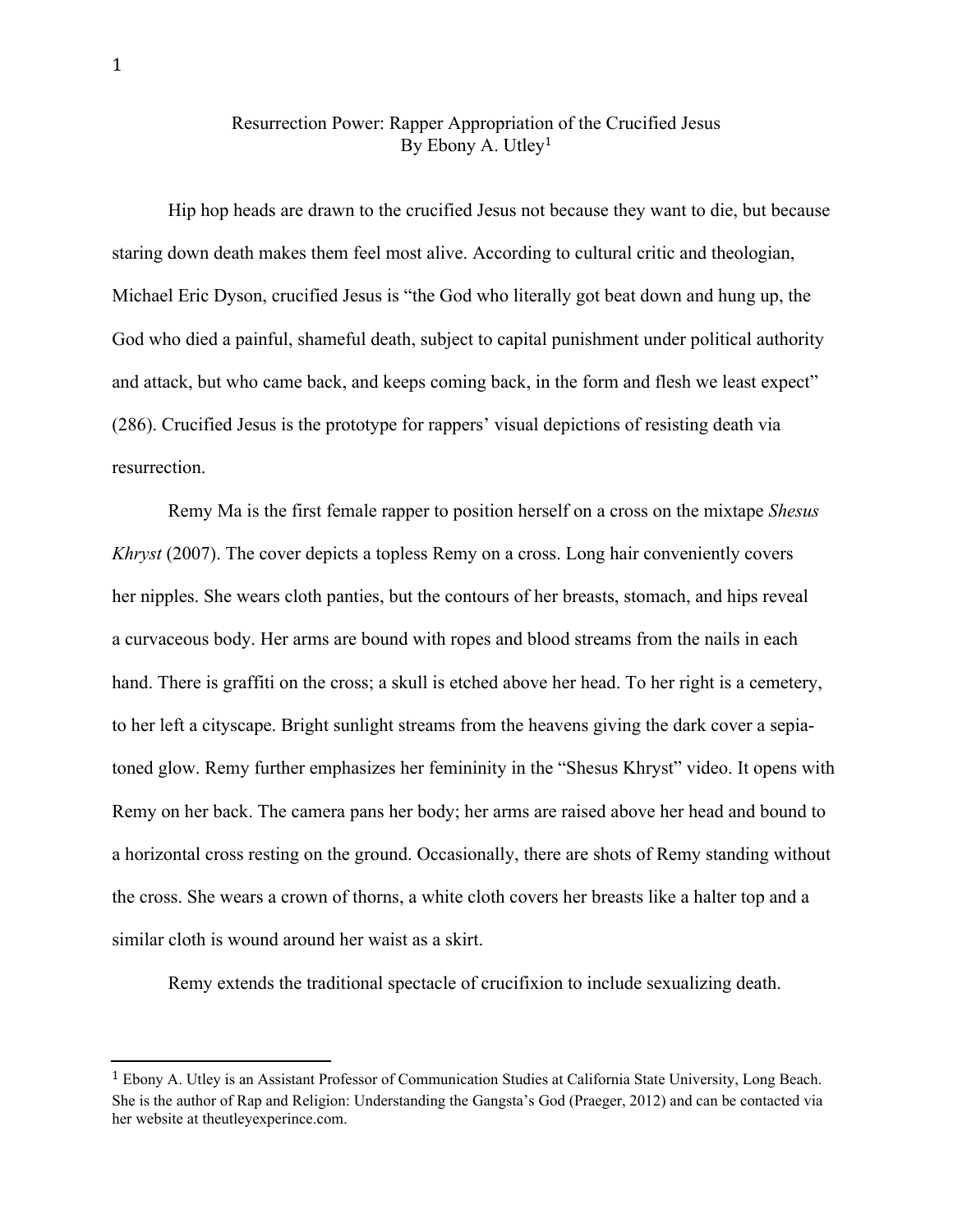She encourages audiences to enjoy looking at an attractive, partially clothed, bound, and vulnerable woman. However, Remy also resists these patriarchal expectations for femininity by refusing to remain on the cross. The crucifixion is merely a temporary setback that inspires her determination and increases her resurrection potential. Audiences are encouraged to read her crucifixion on the cover art as a transition from the death in the cemetery to life in the cityscape. The video appropriately concludes with a shot of an empty cross visually to imply that Remy has been resurrected. Remy may have been the first female rapper to self-crucify, but she was not the first rapper depicted on a cross. Her representation's significance lies in the affirmation that a woman can feminize and sexualize Jesus' death and resurrection in order to draw attention to the power of a living woman savior. The male rappers who paved the way for Shesus Khryst, however, are Nas and Tupac Shakur.

Queensbridge rapper Nas draws controversy when he portrays himself crucified on a cross in "Hate Me Now" (1999). Nas elicits strength from the resurrection of Jesus. He and featured artist Sean "Diddy" Combs' recurrent adlibs of "I won't stop, I can't stop, It ain't never gonna stop" suggest that acquiescing to death is merely the first step to overcoming death and living in perpetuity. Nas becomes more alive with every attempt to eliminate him.

Nas is certainly inspired by Jesus, but his appropriation of resurrection power emboldens "Hate Me Now" to diverge from the biblical narrative. "Hate Me Now" impugns the haters. Diddy declares that he wants the "weak, jealous motherfuckers" to die. Nas draws hatred for his material possessions—money, clothes, cars, jewelry, and women. The platinum cross that he wears around his neck is a constant reminder of how Nas differs from Jesus. Nas' encouragement of hatred, displays of crass materialism, hedonism, and arrogance directly contrast Jesus' life on earth. At the exact moment that we first see Nas hanging from a cross,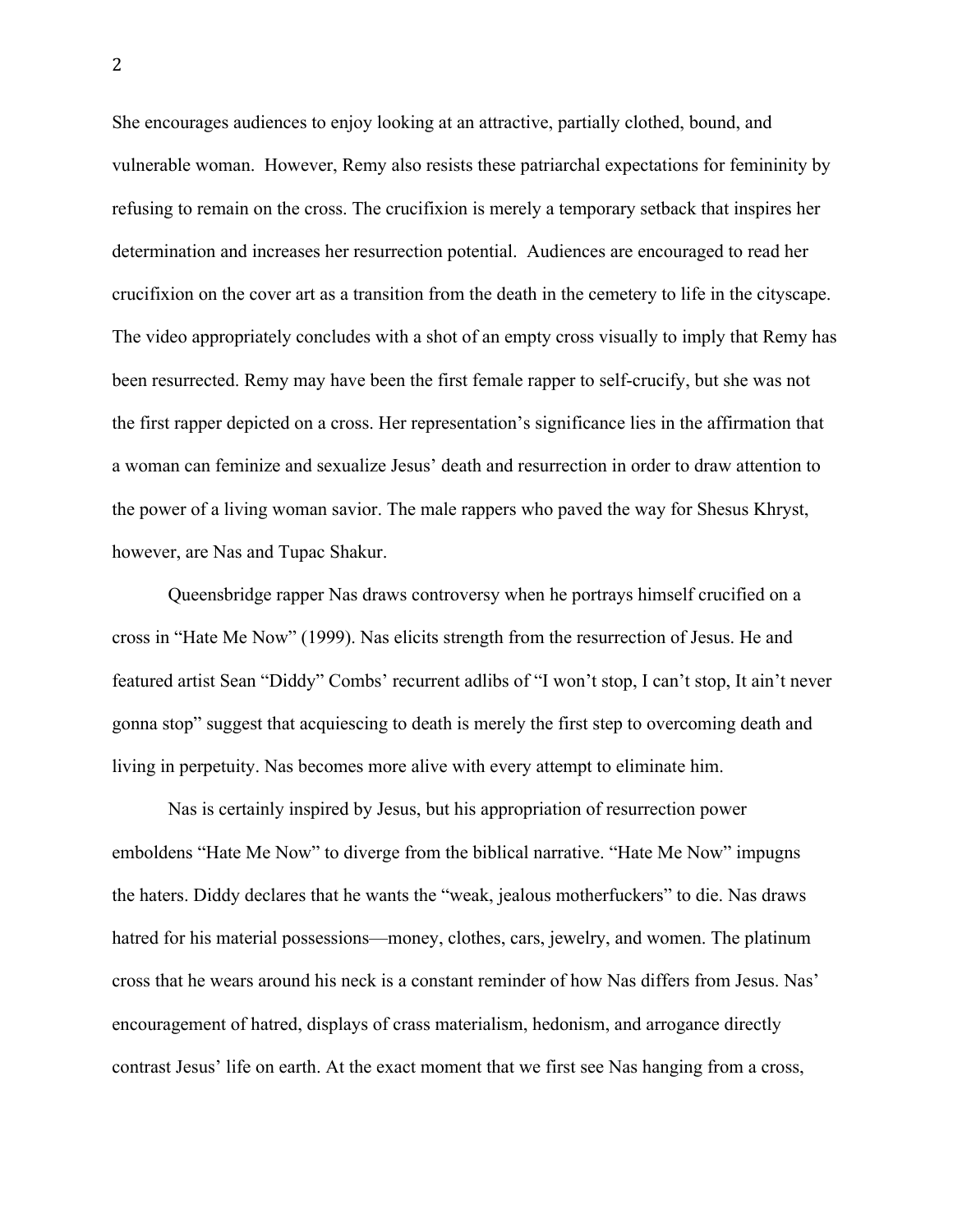we hear Diddy say, "I like this… I like the way this feels." Whereas Jesus prayed in Matthew 27:46 "My God why have you forsaken me," Nas says, "Do it now! Get this shit over with." There seems to be little biblical similarity here, and yet Nas is eager to be crucified because being persecuted is a badge of honor. It means God has shown the person under attack so much favor that his detractors want to kill him. Nas is grateful that God has given him enough material possessions to incite envy. Now that he knows how Jesus' story ends, Nas anticipates an attack as much as he anticipates being resurrected by the same power that brought Jesus, the ultimate conqueror, back to life.

Before there was Remy or Nas, Tupac Shakur aka Makaveli crucified himself on a cross on the 1996 cover art for *The Don Killuminati: The Seven Day Theory*. The cover depicts a black man who resembles Tupac, including a head wrap and a THUG LIFE tattoo across his abdomen, which is an acronym for The Hate U Give Little Infants Fucks Everyone. The cross is imposed over a worn Bible. Blood streams down his body past the THUG LIFE. There are nails in his hands and feet, barbed wire around his wrists and ankles. A larger crown of thorns is weaved into his head wrap. The cross is an urban map including: Hollywood, South Central, Los Angeles, Watts, Compton, Long Beach, Detroit, Chicago, Manhattan, Queens, Bronx, East Orange, Brooklyn, New Orleans, Atlanta, and Houston. The cities are labeled in their approximate geographical regions. A compass rests on top of the cross and West, which represents Makeveli's home in California, is visibly marked with a W. The caption reads, "In no way is this portrait an expression of disrespect for Jesus Christ.—Makaveli."

Many fans interpreted this cover as evidence that Tupac faked his own death. The album was released two months after the 1996 Las Vegas drive by shooting which ultimately led to Tupac's untimely murder. Two years earlier, Tupac survived a near-death experience after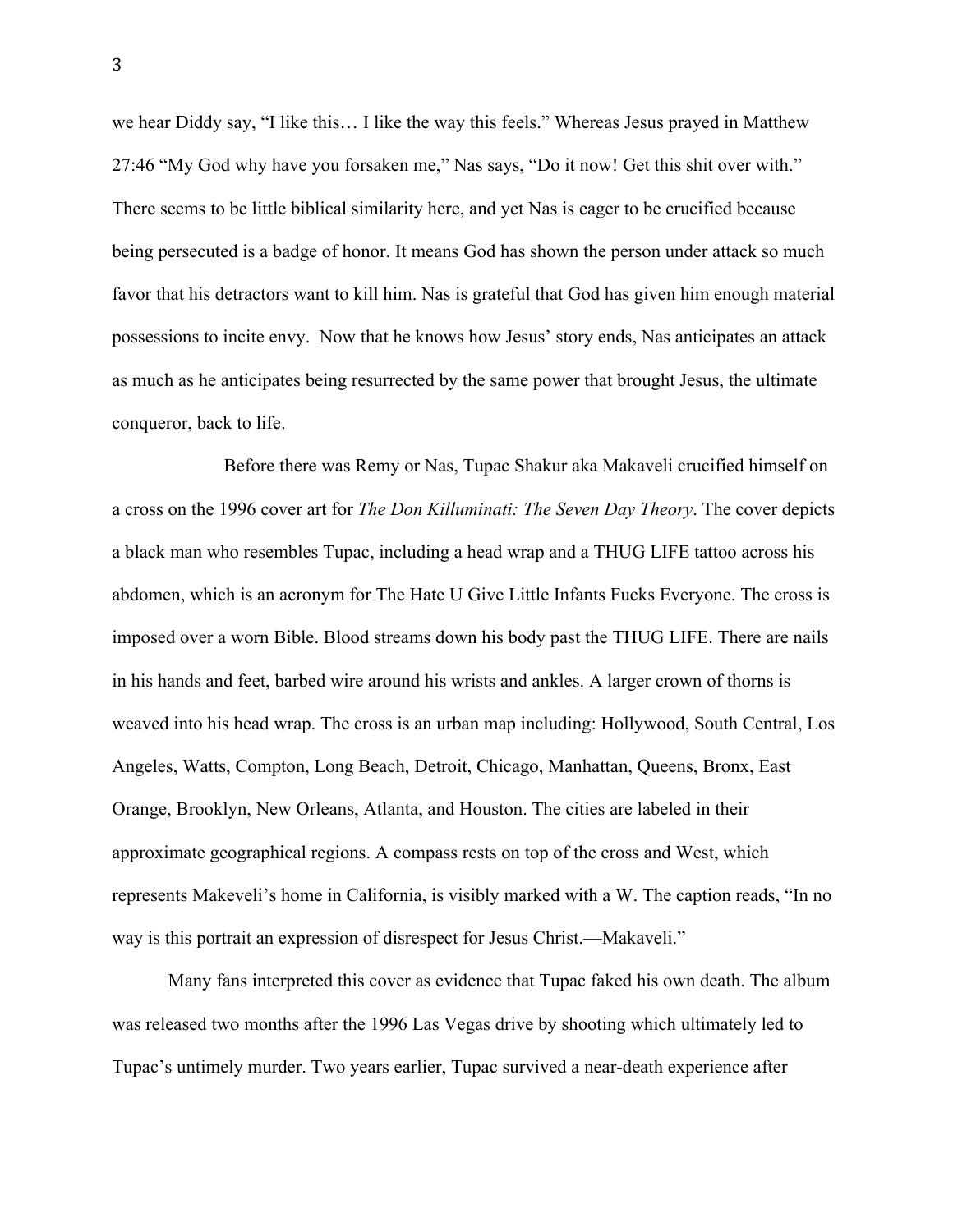someone shot him five times, in what appeared to be a robbery in New York. Fans believed that if Tupac could cheat death once, he certainly could do it again. Besides, Tupac lived death. His artistic corpus is filled with narratives about his experiences with death from the murder of comrades to descriptions of prison as a confinement like death to visions of death and the afterlife in his videos. Alive theories highlight the facts that Tupac was shot on September  $7<sup>th</sup>$  at 4:03am  $(4+0+3=7)$  at the age of 25 (2+5=7) and died seven days later on the 13<sup>th</sup> and are further fueled by Tupac's Makaveli moniker. Tupac was an avid reader of Italian political theorist Niccolò Machiavelli who was infamous for his work, *The Prince*, which advises political leaders to undertake innovative and unscrupulous actions to usurp and sustain power. Machiavelli is said to have faked his own death to fool his enemies. Tupac adopted Makaveli as his alias just before he died. In this context ardent fans sometimes read Makaveli as mak-alive, make alive, mock-aveli, which suggests he is mocking those who believe him to be dead, or mack-a-veli because he pimped not only death but also the music industry into succumbing to the belief that he is dead while maintaining multi-platinum album sales.

The "alive" theories combined with the Makaveli moniker communicate an important message to urban America (especially for the thugs living in those cities noted on the cross) about the necessity of resisting death. Dyson explains that if facing death is normal for "the nobodies of American life—poor, black, desperate, hopeless, urban citizens," then resurrection is the ultimate act of resistance and the ultimate manifestation of power (263). Although Tupac may be physically dead, the resurrection of his life through his art is psychologically empowering because it conveys invincibility.

Other rappers have appropriated resurrection themes. The Notorious B.I.G.'s debut was titled *Ready to Die* in 1994. *Life After Death* was released only sixteen days after his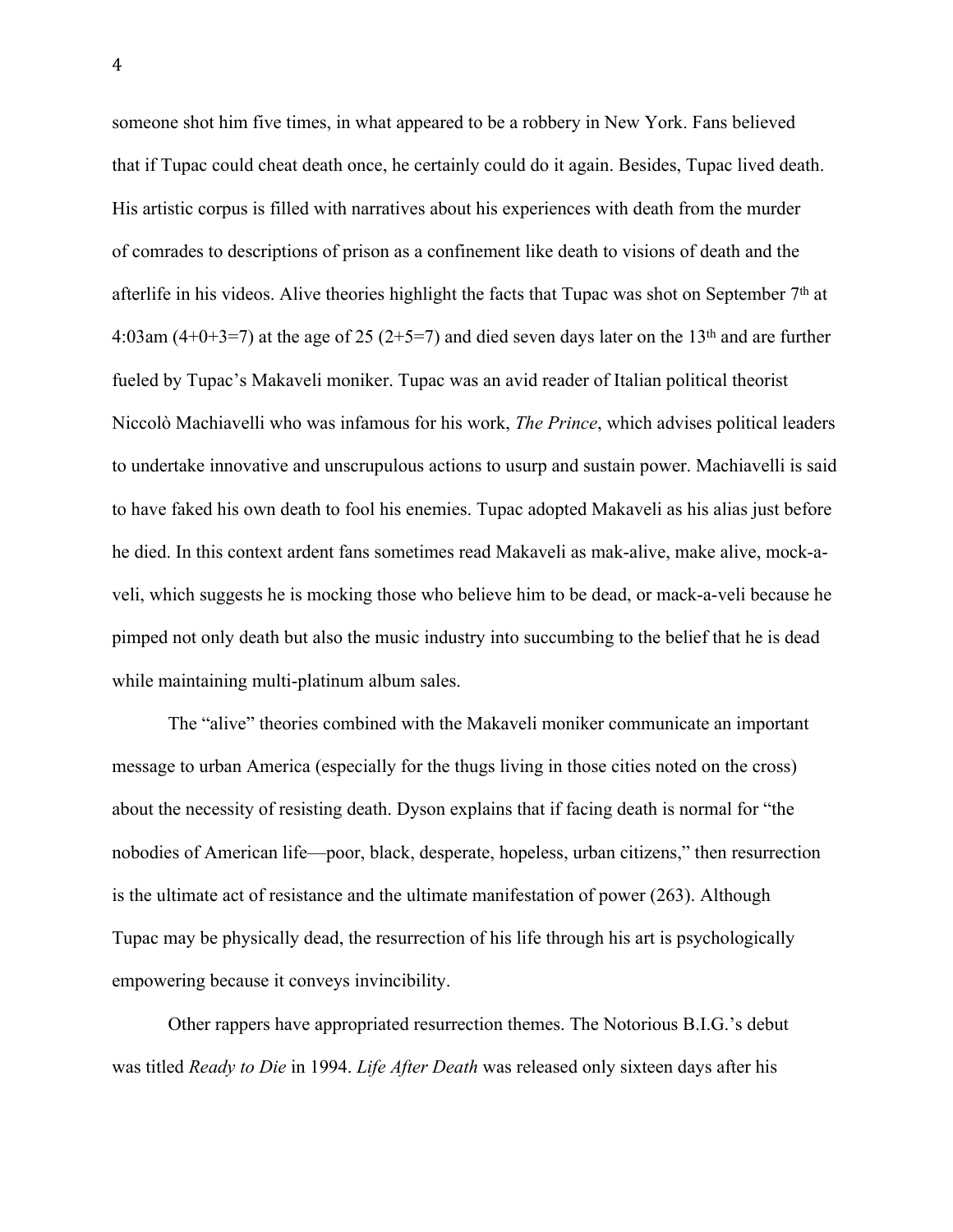untimely murder in March 1997. The posthumous album *Born Again* (1999) perpetuates the theme in its title. 50 Cent resurrected Tupac and B.I.G.'s gangsta ethos in 2003 not with his album title *Get Rich or Die Tryin*,*'* but with a promotional campaign about surviving multiple gunshot wounds. Resurrection is a theme that can mark the end, the beginning, or the middle of one's career. Album titles with key words like return and rebirth as well as music videos with death and resurrection scenarios are a staple for rappers reinventing themselves mid-career.

Tupac was the first to take the place of the crucified Jesus in mainstream hip hop, not to celebrate death but to encourage resurrection as a form of resistance. Although it may appear blasphemous, Remy Ma, Nas, and Tupac push the boundaries of religion until they arrive at Jesus—an accessible model—for surviving patriarchal expectations for women, jealousy, and death. Jesus is a cultural icon for resisting the rules especially those for life and death. By imitating a Jesus who suffered unjustly and yet emerged victorious over death, rappers boldly appropriate Jesus' resurrection as their own.